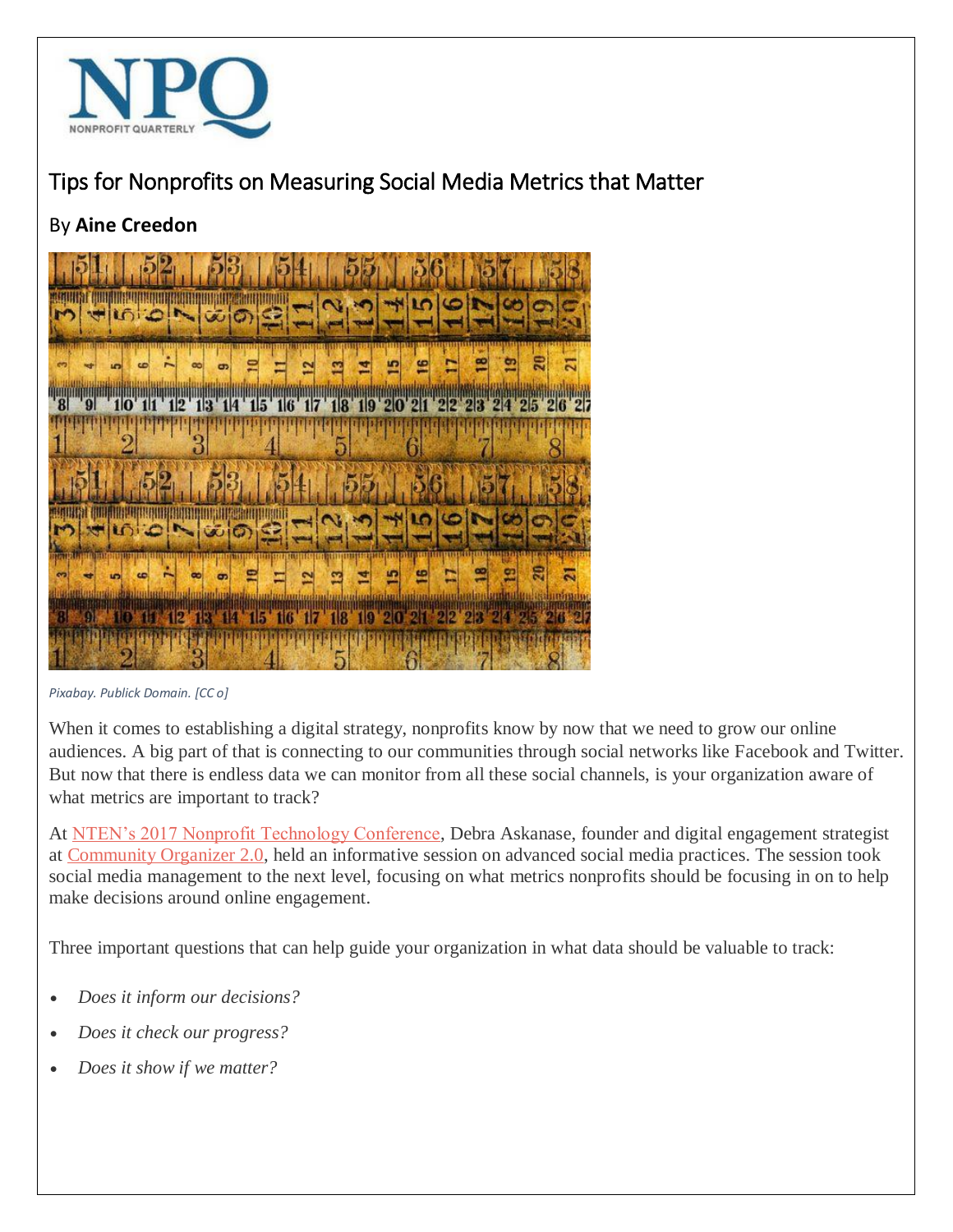At NTC17, Debra provided a useful table, shown below, to further understand which metrics matter most to stakeholders as contrasted with SMART goals (Specific, Measurable, Attainable, Realistic and Time-based) nonprofits should consistently be measuring:

| <b>What matters</b><br>to<br>stakeholders | <b>Demonstrates</b><br>you matter to<br>stakeholders | <b>Identify who</b><br>cares deeply    | <b>SMART</b><br>goals         |
|-------------------------------------------|------------------------------------------------------|----------------------------------------|-------------------------------|
| Most engaging<br>content                  | <b>Conversation (public</b><br>and private)          | Participation in online<br>events      | Social referrals              |
| Least engaging<br>content                 | Participation when<br>asked                          | Consistent sharing/<br>conversation    | <b>Conversions</b>            |
| Clickthroughs                             | Shares of content                                    | <b>Recruits and acts</b><br>when asked | Downloads,<br>donations, etc. |
| community<br>2(                           |                                                      |                                        |                               |

Reach, for example, is a common metric on social media, specifically on Facebook, but one that's less important to track and could be almost considered a vanity metric. Can you trust that 800 individuals saw your post? Did each of those users actually view your content, or were they concentrating on something else, perhaps using Facebook Messenger or scrolling down their newsfeed without digesting half of the posts they passed? Usually, if your reach is increasing, it's mainly because engagement with that post is growing. Therefore engagement is a more significant metric that can help you better understand why you expanded your reach.

There are a plethora of ways to track social media metrics, from Twitter and Facebook Insights, to third-party platforms like Hootsuite and Buffer that can gather all your social data together, to web analytics that can help you parse from which social channels your online users are coming. One useful approach to keeping all the traffic metrics you want to track in one place is to [create a Google Analytics dashboard](https://econsultancy.com/blog/62828-10-useful-google-analytics-custom-dashboards) for social media.

The social management tools your organization chooses should let you do each of the following:

- Post content to multiple social media channels and networks
- See your scheduled social media at a glance
- Create links that you can track
- Find successful content (based on engagement or clicks)
- See interactions and respond
- Search for keywords, hashtags and conversations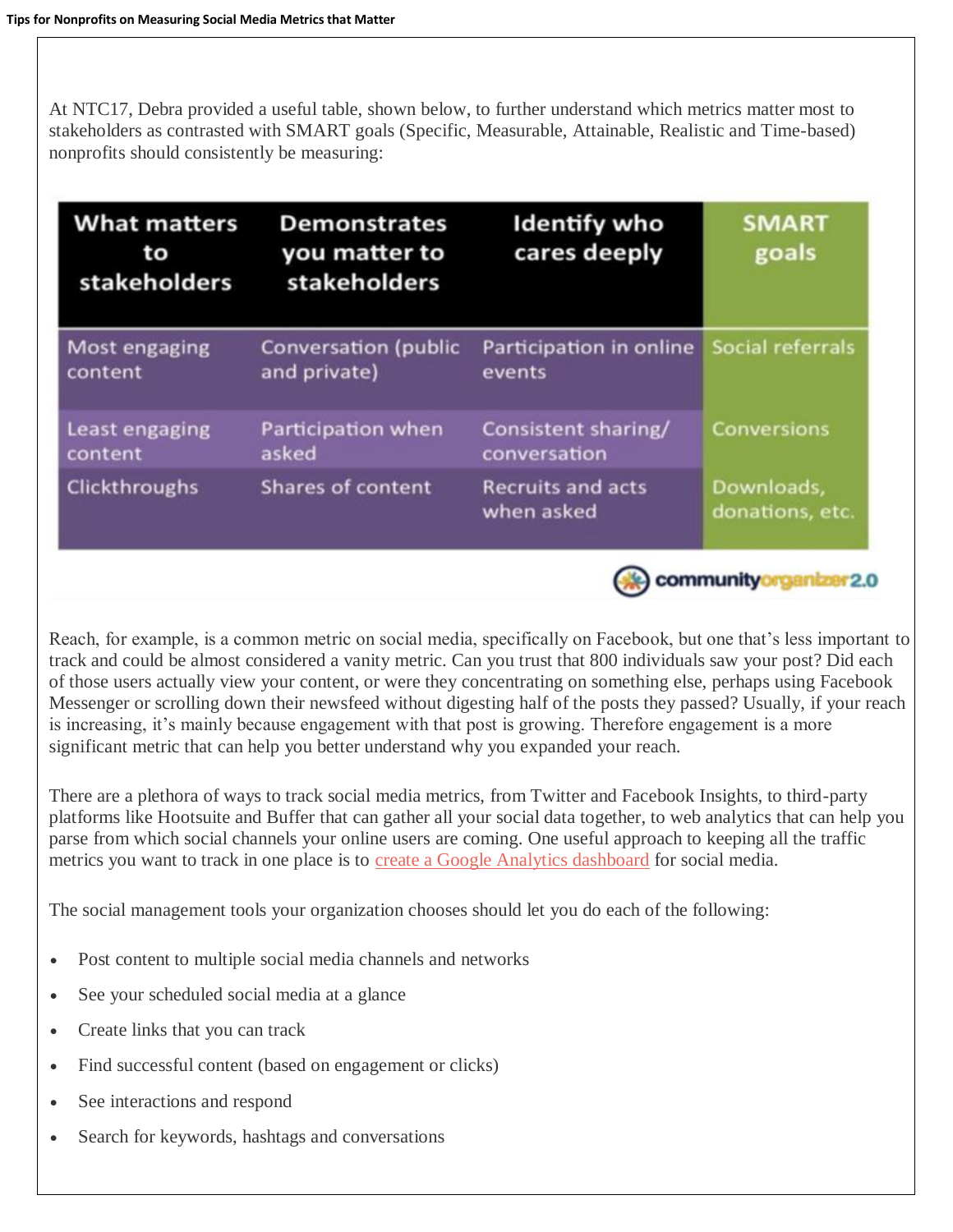- Find your community
- Coordinate responses from your team
- Measure impact

## **Social Campaigns**

When planning to launch a social media campaign, an organization should keep a few things in mind. Are you incorporating storytelling elements in your online campaign? Are you connecting emotionally to your audience? Is the campaign connected to a larger cause? All of these questions are very important in establishing a successful campaign.

A cohesive design is also extremely important, ensuring that the online campaign is simple for users to participate in, to share with their networks, and easy to follow is essential. If your audience isn't aware of the specific ask, your campaign will not succeed.

Here are some reasons online campaigns can and will often fail. Look over this list carefully to ensure your organization is not starting out on the wrong foot:

- Unrealistic goals
- Not enough time to develop campaign
- Not where your people are
- Not having the right measurement system in place, or not able to measure success
- Undeveloped social spaces at the start
- Did not involve engaged social media fans ahead of the campaign

## **Why and When to Use Advertising**

On platforms like Facebook and Twitter, spending a little advertising money here and there on sponsored posts can go a long way. Just spending ten or twenty dollars on a few Facebook ads can be valuable in gaining data and insights on how to further engage with your online community.

Here are a few tools offered in Facebook Advertising worth playing around with:

- **Lookalike Audiences**: Creating a lookalike audience is a great way to reach new people who are likely to be interested in your mission and the content you're offering. Once you select a source audience in Facebook based on a group you have targeted in the past, Facebook will then identify a new group of users that share common interests and behaviors of the source audience provided. You can select the size of your lookalike audience, and it's suggested you start out small so the target group will reflect your source audience more accurately.
- **Retargeting**: No one will engage with your content better than someone who already knows and is connected with your nonprofit. By using [Facebook pixels](https://www.facebook.com/business/help/952192354843755) on your website, you can retarget Facebook users that have